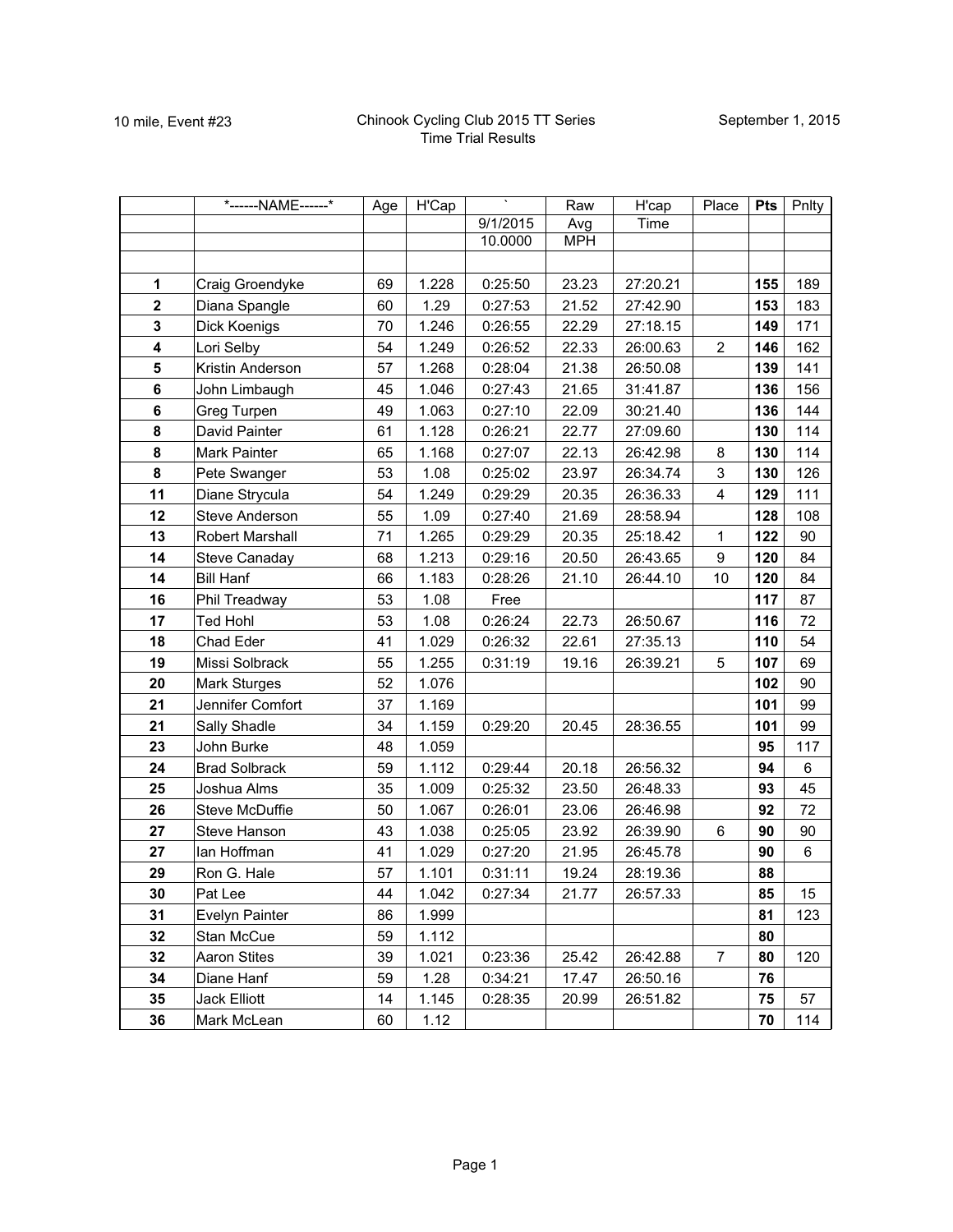| 37 | <b>Summer Sturges</b>  | 19 | 1.143       |         |       |          | 69 | 39  |
|----|------------------------|----|-------------|---------|-------|----------|----|-----|
| 38 | <b>Tim Elliott</b>     | 63 | 1.145       |         |       |          | 64 | 120 |
| 38 | Tom Kirchner           | 67 | 1.198       | 0:37:03 | 16.19 | 30:55.59 | 64 |     |
| 40 | Catiana Coghlan        | 38 | 1.173       |         |       |          | 62 | 90  |
| 41 | <b>Brad Atencio</b>    | 51 | 1.071       | 0:33:15 | 18.05 | 31:02.75 | 60 |     |
| 42 | Dave Fischer           | 65 | 1.168       |         |       |          | 54 | 18  |
| 42 | <b>Brian Schur</b>     | 42 | 1.033       |         |       |          | 54 | 30  |
| 44 | Carolyn Sturges        | 50 | 1.229       |         |       |          | 52 |     |
| 45 | Philip Nelson          | 43 | 1.038       |         |       |          | 51 | 33  |
| 46 | Darrel Brown           | 35 | 1.009       |         |       |          | 50 | 18  |
| 47 | Alexis Atencio         | 15 | 1.223       |         |       |          | 44 |     |
| 47 | <b>Richard Grondin</b> | 57 | 1.101       |         |       |          | 44 |     |
| 47 | Mike Larche            | 26 | 1           |         |       |          | 44 |     |
| 47 | Paul Meier             | 62 | 1.137       |         |       |          | 44 |     |
| 47 | Scott Sarber           | 46 | 1.05        |         |       |          | 44 |     |
| 52 | Anne Farawila          | 40 | 1.181       |         |       |          | 42 | 18  |
| 52 | Keyon Maljai           | 34 | 1.006       |         |       |          | 42 | 18  |
| 54 | Porter Withers         | 15 | 1.095       |         |       |          | 41 | 15  |
| 55 | Leah Swanger           | 50 | 1.229       |         |       |          | 40 |     |
| 56 | Shari Elliott          | 47 | 1.214       | 0:36:05 | 16.63 | 29:43.36 | 36 |     |
| 56 | Linda McLean           | 59 | 1.28        |         |       |          | 36 | 48  |
| 56 | <b>Barry Nichols</b>   | 42 | 1.033       |         |       |          | 36 |     |
| 59 | <b>Robert Bartol</b>   | 47 | 1.054       |         |       |          | 32 | 24  |
| 59 | Becky Bechtold         | 70 | 1.436       |         |       |          | 32 |     |
| 61 | Deborah Burke          | 45 | 1.205       |         |       |          | 28 | 24  |
| 61 | George Fraga           | 54 | 1.084       |         |       |          | 28 | 18  |
| 61 | <b>Bill Pofahl</b>     | 64 | 1.154       |         |       |          | 28 |     |
| 64 | John MacArthur         | 51 | 1.071       |         |       |          | 27 | 9   |
| 65 | Chris Johnson          | 39 | 1.021       |         |       |          | 24 |     |
| 65 | Morgan Larche          | 25 | 1.143       |         |       |          | 24 |     |
| 65 | Andy Streibeck         | 26 | 1           |         |       |          | 24 | 24  |
| 68 | Navindra Gunawardena   | 33 | 1.003       |         |       |          | 20 |     |
| 68 | Jon Page               | 53 | 1.08        |         |       |          | 20 |     |
| 70 | Ken Call               | 49 | 1.063       |         |       |          | 16 | 24  |
| 70 | Ron D. Hale            | 56 | 1.095       |         |       |          | 16 |     |
| 70 | Florence Kirchner      | 68 | 1.397       |         |       |          | 16 |     |
| 70 | Porter McMichael       | 18 | $\mathbf 1$ |         |       |          | 16 |     |
| 70 | Michael Mealer         | 35 | 1.009       |         |       |          | 16 |     |
| 70 | April Ottey            | 49 | 1.224       |         |       |          | 16 |     |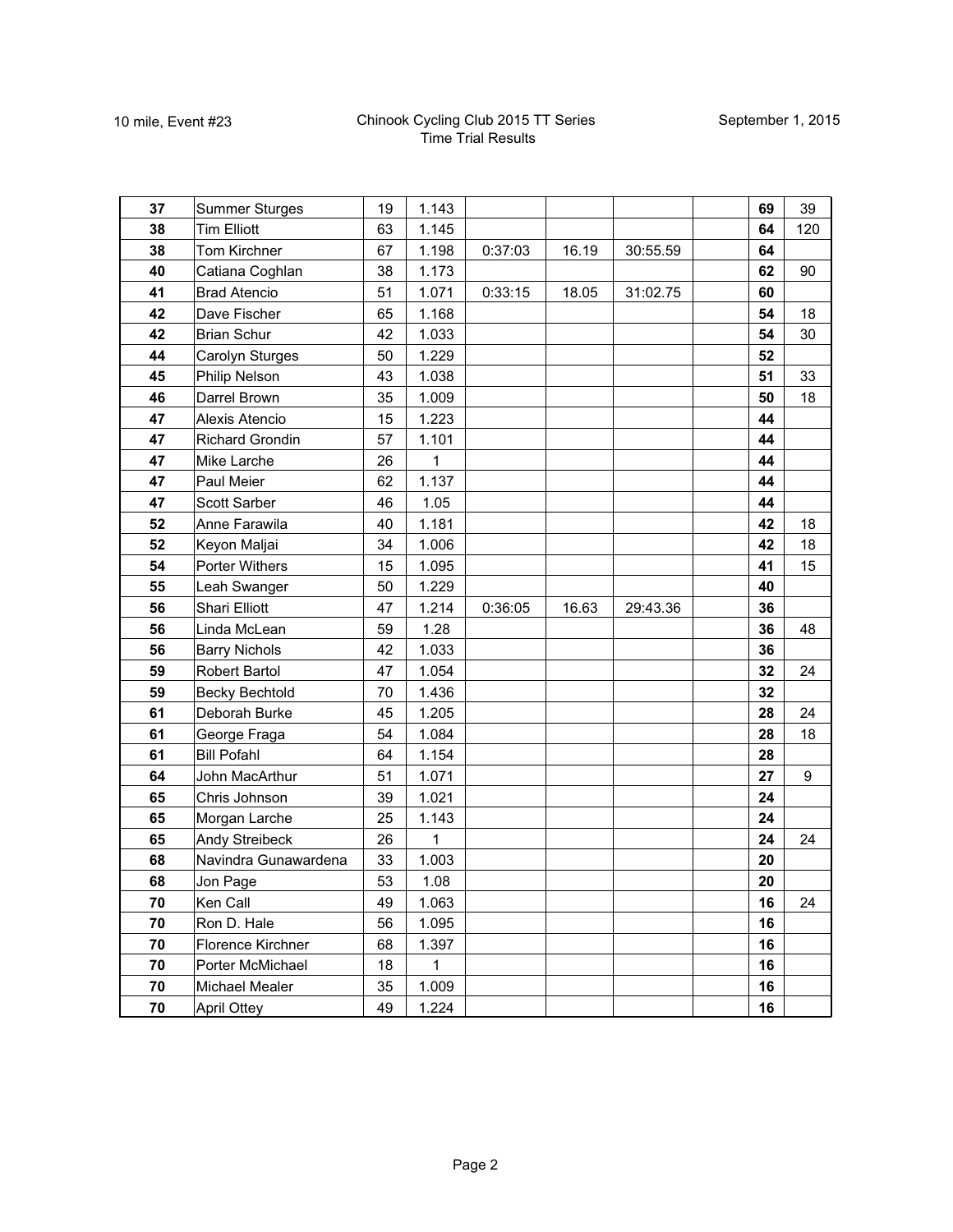| 70 | Tom Owen               | 59 | 1.112 |  | 16 |   |
|----|------------------------|----|-------|--|----|---|
| 70 | <b>Wendy Owen</b>      | 56 | 1.261 |  | 16 |   |
| 70 | <b>Abigail Withers</b> | 14 | 1.272 |  | 16 |   |
| 79 | Peter Archambault      | 44 | 1.042 |  | 13 | 3 |
| 80 | JimaLee Painter        | 61 | 1.3   |  | 12 |   |
| 80 | Jim Willis             | 45 | 1.046 |  | 12 |   |
| 82 | Lewis Kenworthy        | 58 | 1.106 |  | 8  |   |
| 82 | Erin Plumb             | 42 | 1.19  |  | 8  |   |
| 82 | <b>Torka Poet</b>      | 49 | 1.224 |  | 8  |   |
| 82 | <b>Lance Stites</b>    | 14 | 1.145 |  | 8  |   |
| 82 | <b>Luke Sturges</b>    | 13 | 1.2   |  | 8  |   |
| 82 | Montana Sturges        | 21 |       |  | 8  |   |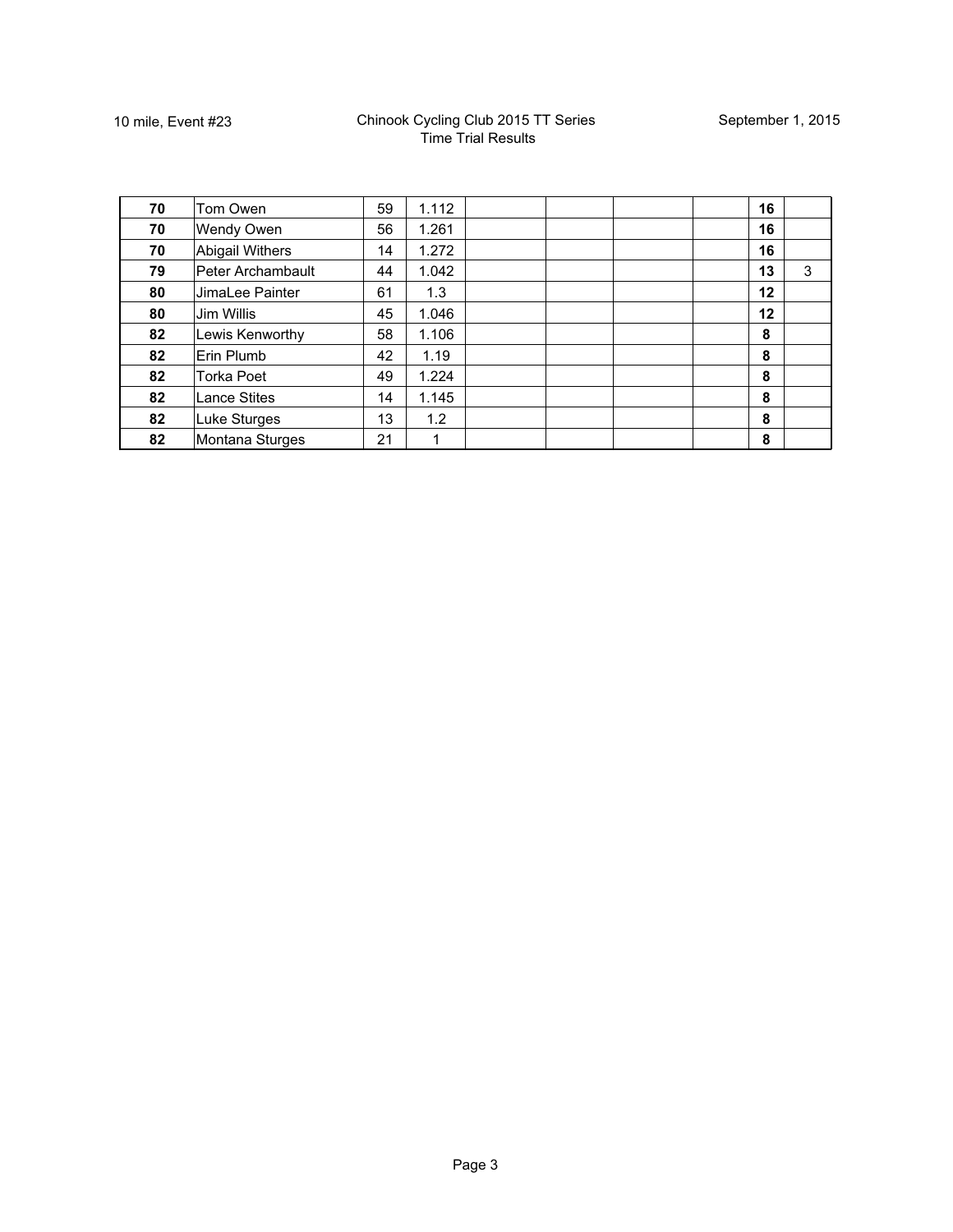| *------NAME------*   | Age | H'Cap |          | Raw        | H'cap       | Place                   | Pts | Pnlty |
|----------------------|-----|-------|----------|------------|-------------|-------------------------|-----|-------|
|                      |     |       | 9/1/2015 | Avg        | <b>Time</b> |                         |     |       |
|                      |     |       | 10.0000  | <b>MPH</b> |             |                         |     |       |
|                      |     |       |          |            |             |                         |     |       |
| Robert Marshall      | 71  | 1.265 | 0:29:29  | 20.35      | 25:18.42    | $\mathbf{1}$            | 122 | 90    |
| Lori Selby           | 54  | 1.249 | 0:26:52  | 22.33      | 26:00.63    | $\overline{2}$          | 146 | 162   |
| Pete Swanger         | 53  | 1.08  | 0:25:02  | 23.97      | 26:34.74    | 3                       | 130 | 126   |
| Diane Strycula       | 54  | 1.249 | 0:29:29  | 20.35      | 26:36.33    | $\overline{\mathbf{4}}$ | 129 | 111   |
| Missi Solbrack       | 55  | 1.255 | 0:31:19  | 19.16      | 26:39.21    | 5                       | 107 | 69    |
| Steve Hanson         | 43  | 1.038 | 0:25:05  | 23.92      | 26:39.90    | 6                       | 90  | 90    |
| <b>Aaron Stites</b>  | 39  | 1.021 | 0:23:36  | 25.42      | 26:42.88    | $\overline{7}$          | 80  | 120   |
| Mark Painter         | 65  | 1.168 | 0:27:07  | 22.13      | 26:42.98    | $\,8\,$                 | 130 | 114   |
| <b>Steve Canaday</b> | 68  | 1.213 | 0:29:16  | 20.50      | 26:43.65    | $9\,$                   | 120 | 84    |
| <b>Bill Hanf</b>     | 66  | 1.183 | 0:28:26  | 21.10      | 26:44.10    | 10                      | 120 | 84    |
| lan Hoffman          | 41  | 1.029 | 0:27:20  | 21.95      | 26:45.78    |                         | 90  | 6     |
| Steve McDuffie       | 50  | 1.067 | 0:26:01  | 23.06      | 26:46.98    |                         | 92  | 72    |
| Joshua Alms          | 35  | 1.009 | 0:25:32  | 23.50      | 26:48.33    |                         | 93  | 45    |
| Kristin Anderson     | 57  | 1.268 | 0:28:04  | 21.38      | 26:50.08    |                         | 139 | 141   |
| Diane Hanf           | 59  | 1.28  | 0:34:21  | 17.47      | 26:50.16    |                         | 76  |       |
| <b>Ted Hohl</b>      | 53  | 1.08  | 0:26:24  | 22.73      | 26:50.67    |                         | 116 | 72    |
| <b>Jack Elliott</b>  | 14  | 1.145 | 0:28:35  | 20.99      | 26:51.82    |                         | 75  | 57    |
| <b>Brad Solbrack</b> | 59  | 1.112 | 0:29:44  | 20.18      | 26:56.32    |                         | 94  | $\,6$ |
| Pat Lee              | 44  | 1.042 | 0:27:34  | 21.77      | 26:57.33    |                         | 85  | 15    |
| David Painter        | 61  | 1.128 | 0:26:21  | 22.77      | 27:09.60    |                         | 130 | 114   |
| Dick Koenigs         | 70  | 1.246 | 0:26:55  | 22.29      | 27:18.15    |                         | 149 | 171   |
| Craig Groendyke      | 69  | 1.228 | 0:25:50  | 23.23      | 27:20.21    |                         | 155 | 189   |
| Chad Eder            | 41  | 1.029 | 0:26:32  | 22.61      | 27:35.13    |                         | 110 | 54    |
| Diana Spangle        | 60  | 1.29  | 0:27:53  | 21.52      | 27:42.90    |                         | 153 | 183   |
| Ron G. Hale          | 57  | 1.101 | 0:31:11  | 19.24      | 28:19.36    |                         | 88  |       |
| Sally Shadle         | 34  | 1.159 | 0:29:20  | 20.45      | 28:36.55    |                         | 101 | 99    |
| Steve Anderson       | 55  | 1.09  | 0:27:40  | 21.69      | 28:58.94    |                         | 128 | 108   |
| Shari Elliott        | 47  | 1.214 | 0:36:05  | 16.63      | 29:43.36    |                         | 36  |       |
| Greg Turpen          | 49  | 1.063 | 0:27:10  | 22.09      | 30:21.40    |                         | 136 | 144   |
| Tom Kirchner         | 67  | 1.198 | 0:37:03  | 16.19      | 30:55.59    |                         | 64  |       |
| <b>Brad Atencio</b>  | 51  | 1.071 | 0:33:15  | 18.05      | 31:02.75    |                         | 60  |       |
| John Limbaugh        | 45  | 1.046 | 0:27:43  | 21.65      | 31:41.87    |                         | 136 | 156   |
| Mark Sturges         | 52  | 1.076 |          |            |             |                         | 102 | 90    |
| Jennifer Comfort     | 37  | 1.169 |          |            |             |                         | 101 | 99    |
| John Burke           | 48  | 1.059 |          |            |             |                         | 95  | 117   |
| Evelyn Painter       | 86  | 1.999 |          |            |             |                         | 81  | 123   |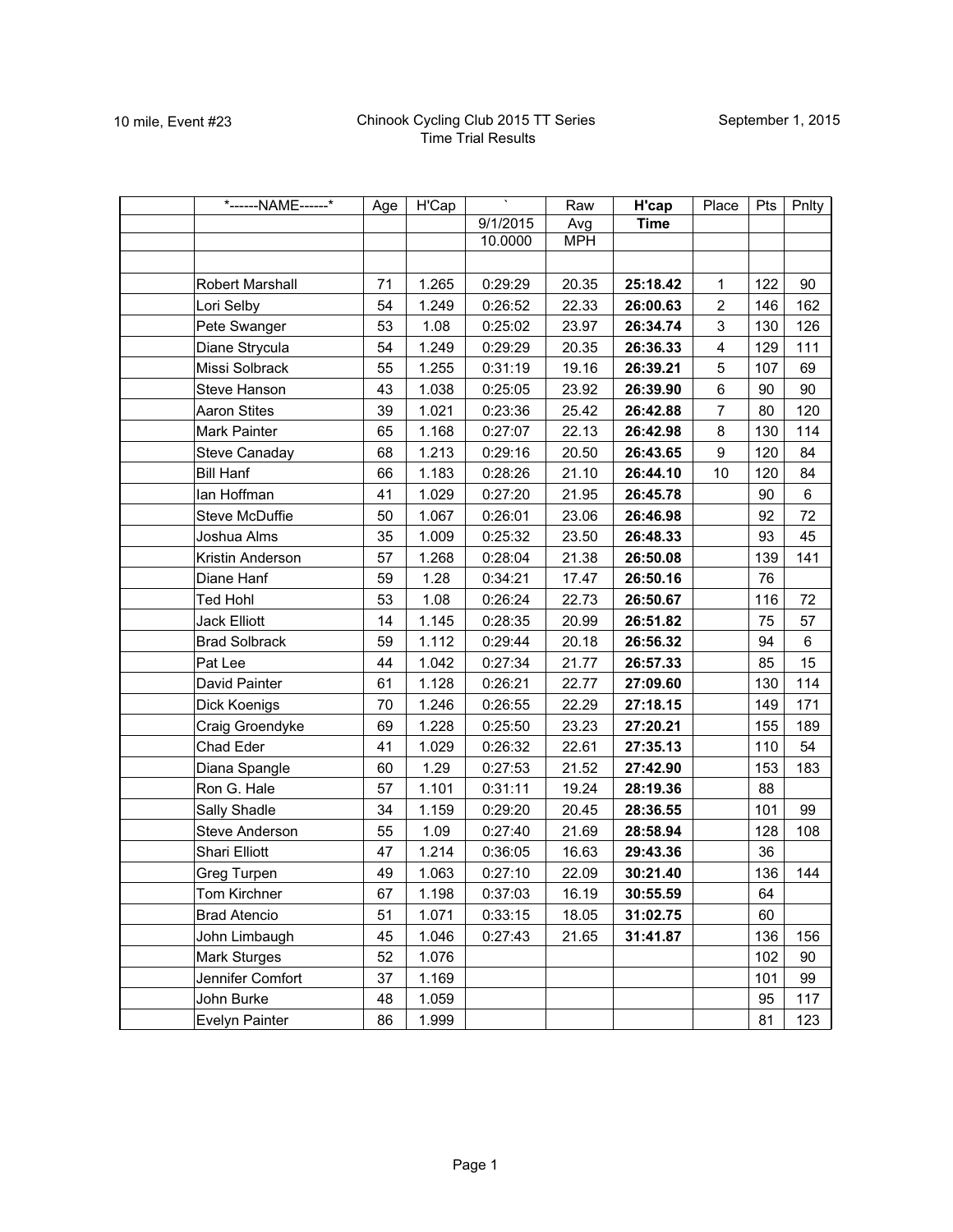| Stan McCue             | 59 | 1.112 |  |  | 80 |     |
|------------------------|----|-------|--|--|----|-----|
| Mark McLean            | 60 | 1.12  |  |  | 70 | 114 |
| <b>Summer Sturges</b>  | 19 | 1.143 |  |  | 69 | 39  |
| <b>Tim Elliott</b>     | 63 | 1.145 |  |  | 64 | 120 |
| Catiana Coghlan        | 38 | 1.173 |  |  | 62 | 90  |
| Dave Fischer           | 65 | 1.168 |  |  | 54 | 18  |
| <b>Brian Schur</b>     | 42 | 1.033 |  |  | 54 | 30  |
| Carolyn Sturges        | 50 | 1.229 |  |  | 52 |     |
| Philip Nelson          | 43 | 1.038 |  |  | 51 | 33  |
| Darrel Brown           | 35 | 1.009 |  |  | 50 | 18  |
| Alexis Atencio         | 15 | 1.223 |  |  | 44 |     |
| <b>Richard Grondin</b> | 57 | 1.101 |  |  | 44 |     |
| Mike Larche            | 26 | 1     |  |  | 44 |     |
| Paul Meier             | 62 | 1.137 |  |  | 44 |     |
| Scott Sarber           | 46 | 1.05  |  |  | 44 |     |
| Anne Farawila          | 40 | 1.181 |  |  | 42 | 18  |
| Keyon Maljai           | 34 | 1.006 |  |  | 42 | 18  |
| Porter Withers         | 15 | 1.095 |  |  | 41 | 15  |
| Leah Swanger           | 50 | 1.229 |  |  | 40 |     |
| Linda McLean           | 59 | 1.28  |  |  | 36 | 48  |
| <b>Barry Nichols</b>   | 42 | 1.033 |  |  | 36 |     |
| Robert Bartol          | 47 | 1.054 |  |  | 32 | 24  |
| <b>Becky Bechtold</b>  | 70 | 1.436 |  |  | 32 |     |
| Deborah Burke          | 45 | 1.205 |  |  | 28 | 24  |
| George Fraga           | 54 | 1.084 |  |  | 28 | 18  |
| <b>Bill Pofahl</b>     | 64 | 1.154 |  |  | 28 |     |
| John MacArthur         | 51 | 1.071 |  |  | 27 | 9   |
| Chris Johnson          | 39 | 1.021 |  |  | 24 |     |
| Morgan Larche          | 25 | 1.143 |  |  | 24 |     |
| Andy Streibeck         | 26 | 1     |  |  | 24 | 24  |
| Navindra Gunawardena   | 33 | 1.003 |  |  | 20 |     |
| Jon Page               | 53 | 1.08  |  |  | 20 |     |
| Ken Call               | 49 | 1.063 |  |  | 16 | 24  |
| Ron D. Hale            | 56 | 1.095 |  |  | 16 |     |
| Florence Kirchner      | 68 | 1.397 |  |  | 16 |     |
| Porter McMichael       | 18 | 1     |  |  | 16 |     |
| <b>Michael Mealer</b>  | 35 | 1.009 |  |  | 16 |     |
| April Ottey            | 49 | 1.224 |  |  | 16 |     |
| Tom Owen               | 59 | 1.112 |  |  | 16 |     |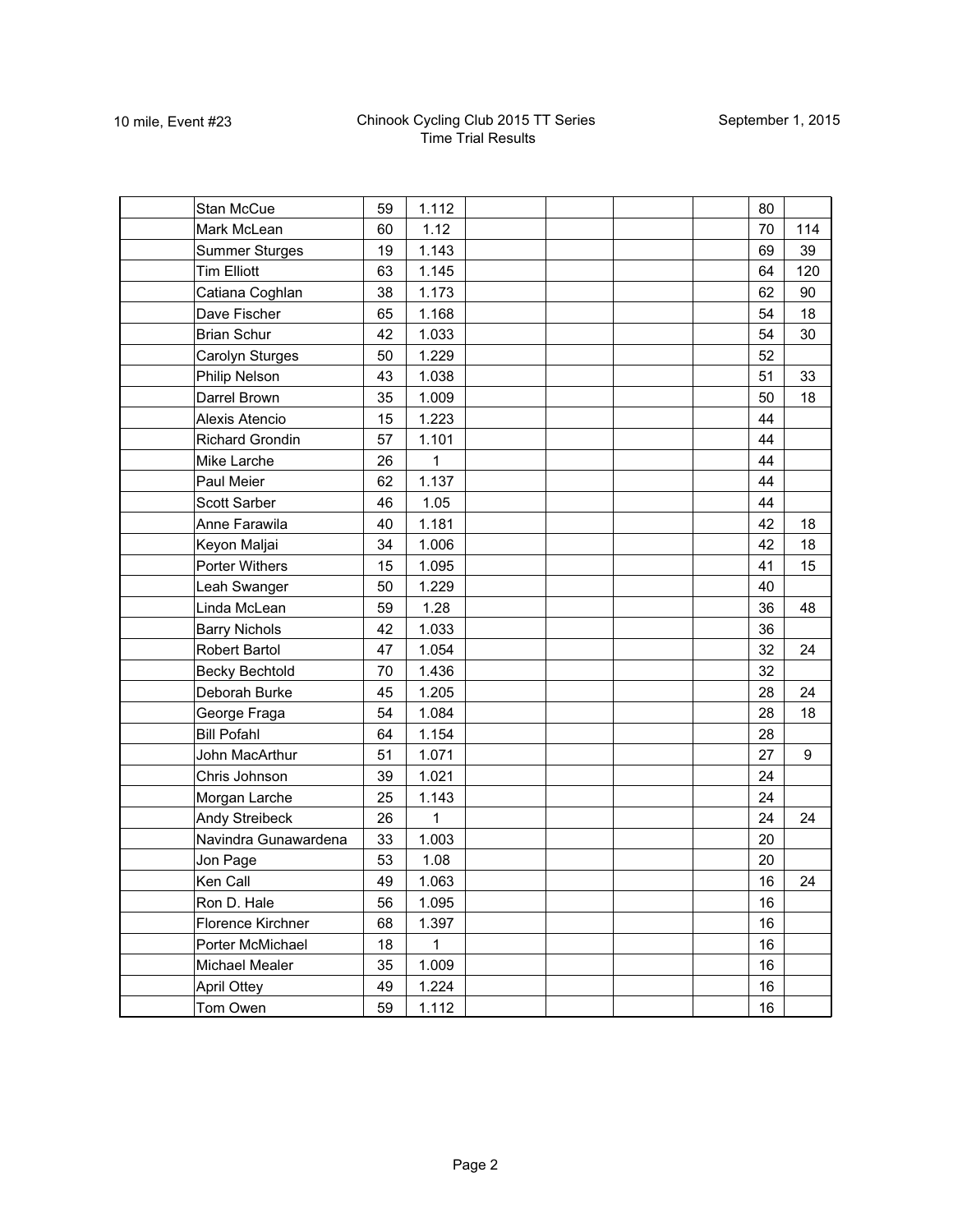| <b>Wendy Owen</b>   | 56 | 1.261 |      |  | 16  |    |
|---------------------|----|-------|------|--|-----|----|
| Abigail Withers     | 14 | 1.272 |      |  | 16  |    |
| Peter Archambault   | 44 | 1.042 |      |  | 13  | 3  |
| JimaLee Painter     | 61 | 1.3   |      |  | 12  |    |
| Jim Willis          | 45 | 1.046 |      |  | 12  |    |
| Lewis Kenworthy     | 58 | 1.106 |      |  | 8   |    |
| Erin Plumb          | 42 | 1.19  |      |  | 8   |    |
| <b>Torka Poet</b>   | 49 | 1.224 |      |  | 8   |    |
| <b>Lance Stites</b> | 14 | 1.145 |      |  | 8   |    |
| Luke Sturges        | 13 | 1.2   |      |  | 8   |    |
| Montana Sturges     | 21 |       |      |  | 8   |    |
| Phil Treadway       | 53 | 1.08  | Free |  | 117 | 87 |